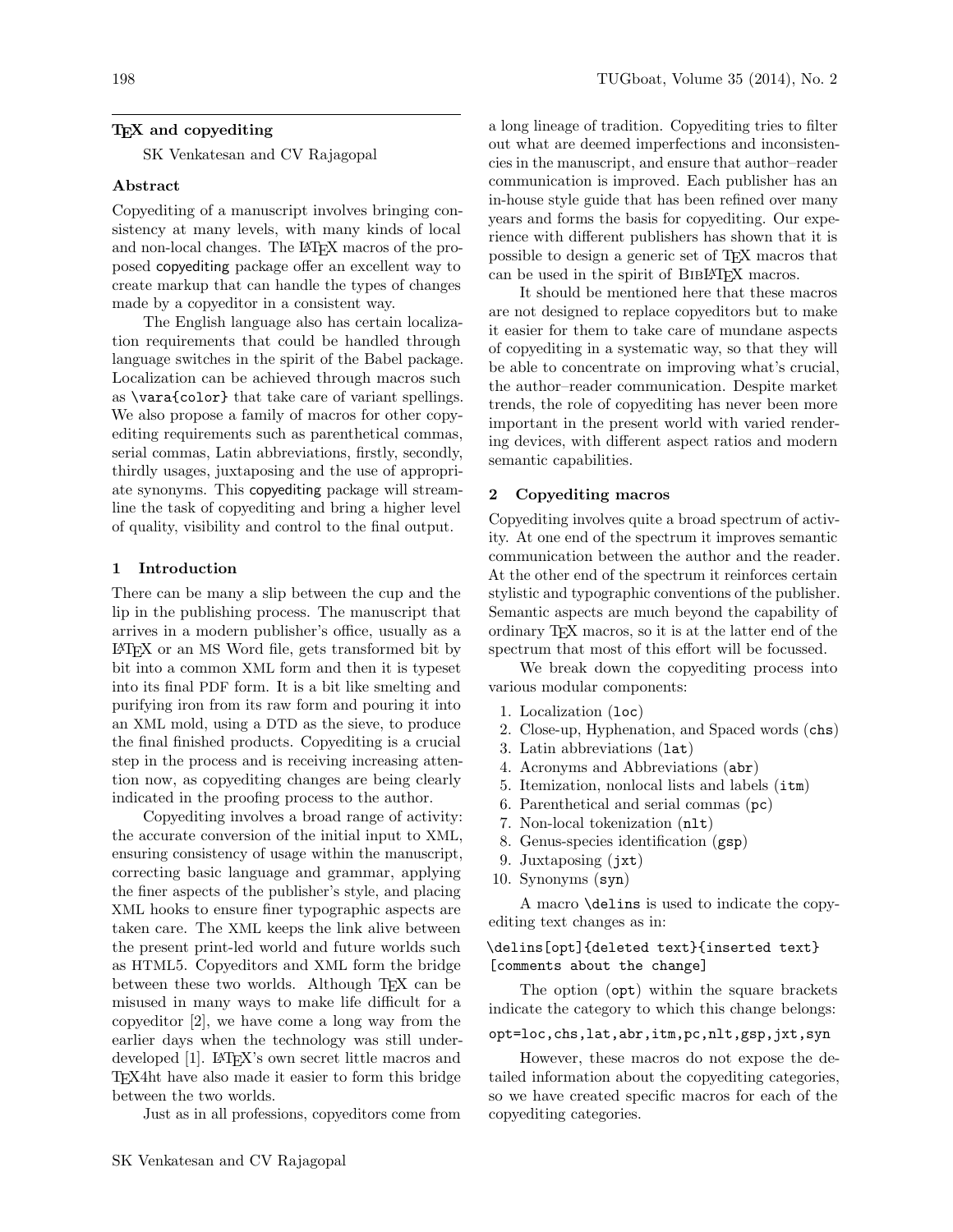# 3 Localization — British-American-Australian-Canadian

There are many sub-categories in British-American-Australian-Canadian variations:

DG (Am) vs. DGE (Au, Br, Ca). In American spelling, Acknowledgement, Judgement (et al.) lose the e to become Acknowledgment, Judgment.

■ Z (Am, Ca) vs. S (Br, Au). American and Canadian spelling prefers ize, while Australian and British use ise in words like apologize/apologise and authorize/authorise. However, the rule is different for yze/yse patterns, in words like analyze/analyse, where American prefers z and the rest use s.

 $\blacksquare$  S (Am, Ca) vs. C (Br, Au). In words like defense/defence, offense/offence, American and Canadian prefer s instead of c.

 $\blacksquare$  G (Am) vs. GUE (Br, Au, Ca). In words like dialog/dialogue, catalog/catalogue American prefers to drop the ue.

OR (Am) vs. OUR (Br, Au, Ca). In words like color/colour, favor/favour American omits the u.

 $\blacksquare$  ER (Am) vs. RE (Br, Au, Ca). In words like center/centre, caliber/calibre American prefers the er spelling.

 $\blacksquare$  L (Am) vs. LL (Br, Au, Ca). In words like canceled/cancelled, modeled/modelled American prefers the single l spelling while the rest prefer double l.

Others. Many other differences don't fall into any regular pattern like the above, and so can be handled only by a word list with their corresponding language mapping table.

We use one macro to care of all of this complexity: \vara{color}. The switch to a particular language spelling is done in the preamble, e.g.:

### \usepackage[lang=uk]{copyediting}

Both \vara{color} and \vara{colour} produce the same output, in this case colour, so the author's original text need not be changed. The other options for language switch in this context are  $am, ca, au$ . The default language is the British spelling. In exceptional cases when one wants to force a particular use in a particular instance one can use \vara\*{analog}, which will leave the input unchanged.

### 4 Close-up, hyphenation, and spaced words

Although American spellings use fewer hyphens, that modern preference for closed prefixes has exceptions:

- 1. if the root word is a proper noun or a number (post-Depression, pre-2001)
- 2. for double prefix (non-self-governing)
- 3. if the prefix precedes a proper open compound then en-dash is used (pre–Civil War)
- 4. if two instances of the letter i or the letter a are adjacent (anti-intellectual, extra-action), or other combinations of letters that could hamper reading (pro-labor)
- 5. for a double prefix (anti-antibody)
- 6. for a repeated prefix with implicit use (over- and understimulation)

We use the macro \hyp{{anti}{body}} to hyphenate a compound word. For a closed-up word we use \closeup{{anti}-{body}}. For compound words that occur as two separate words we use \sword{{Civil} {War}}. You might wonder what use are such complex verbose macros in a LAT<sub>EX</sub> file? They give visibility to the corrections the copyeditor makes and offer hooks to produce a global inventory of various changes while at the same time making it feasible to make switches on a global scale.

#### 5 Latin abbreviations

Latin abbreviations such as:

| cf. compare       |         | et al. and others |
|-------------------|---------|-------------------|
| etc. and so forth |         | e.g. for example  |
| i.e. that is      | NB note |                   |

are straightforward to handle with a macro, as in \lat{et al.}, where the stylistic aspect is taken care of by global switches:

#### \usepackage[lat=0,abbr=italic]{copyediting}

The default lat=0 leaves the text as is, and italic defines the font used. Using option lat=1 removes all the dots, and lat=2 changes the text to its English equivalent shown above.

### 6 Acronyms and abbreviations

If the initial letter abbreviations are spoken together as a word, as in Acquired Immune Deficiency Syndrome (AIDS), the term "acronym" is used — but we will not make this distinction here and treat them as one and the same. A simple macro, \ac{AIDS}, is good enough and the default global switch ensures that it is expanded correctly the first time within parenthesis. The mapping between acronym and expansion is declared using:

# \newacro{AIDS}

{Acquired Immune Deficiency Syndrome}

Many standard acronyms are available by default from the package, and only new acronyms need to be added this way. This can be checked during compilation. To avoid expansion of trite acronyms the first time, one can use the starred form,  $\ac*{UK}.$ 

#### 7 Itemizations, nonlocal lists, labels

A list with only a few items may be written like this:

• Firstly, this is an endangered species;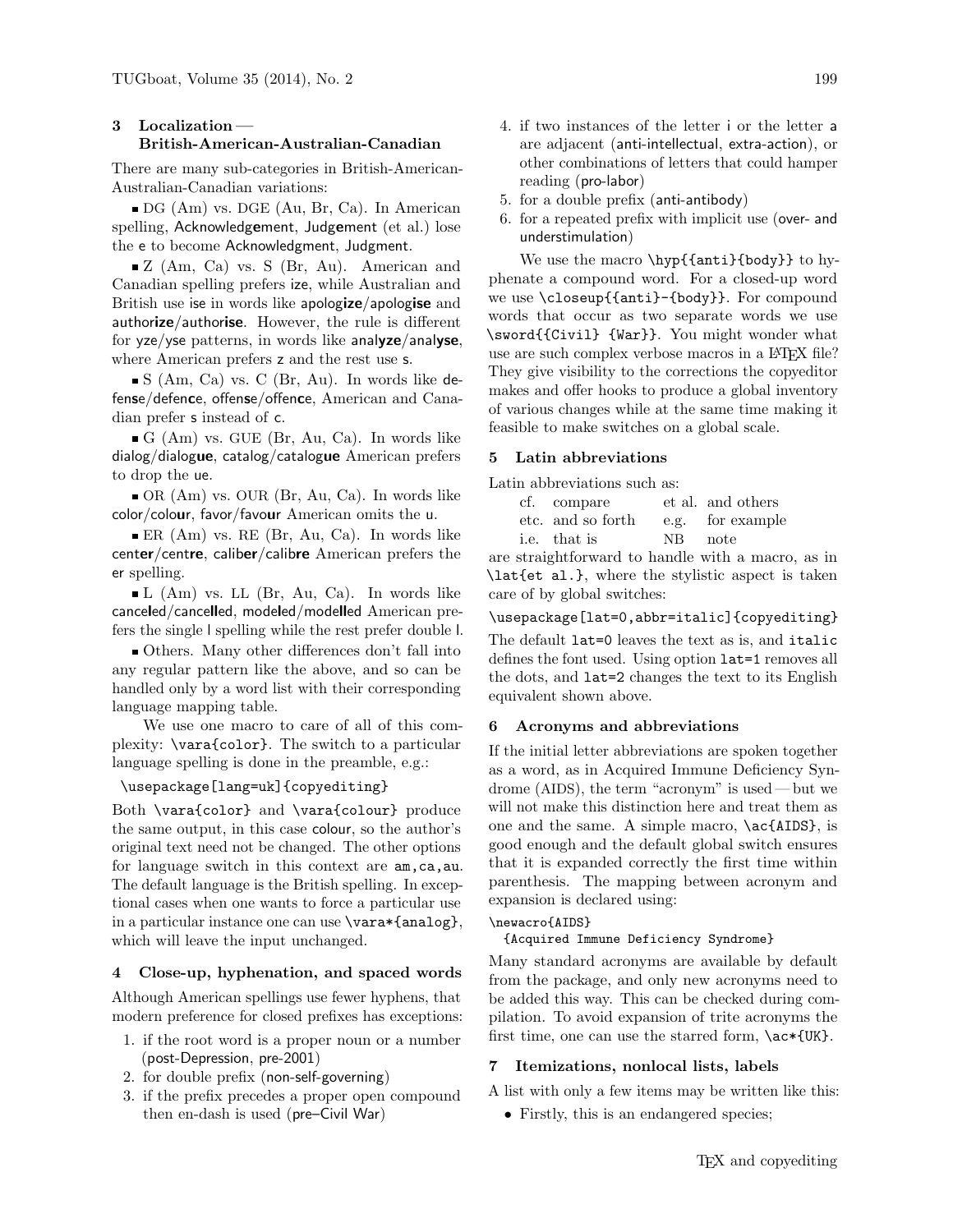- Secondly, humans find them delicious;
- Thirdly, they are only found on this island.

In this example we could have as well have used 'first', 'second', 'third', instead of '. . . ly', making that a global option. It is also possible that the items may be changed to use standard arabic numeral: 1,  $2, 3, \ldots$  In order to make such changes possible with a simple switch, one can use macros:

## \begin{eitem}

\item this is a endangered species;

\item humans find them delicious;

\item they are only found on this island. \end{eitem}

Given that we run LAT<sub>EX</sub> at least three times, we can have an option to change the last item in the list to lastly, as a global switch:

### \usepackage[eitem=0,last]{copyediting}

where eitem=0 is the (default) option that causes firstly, secondly . . . and last indicates that the last item should be lastly. With eitem=1 set, ly drops out, and with eitem=2,3,.., a standard list (enumerated, bulleted, etc.) list is output.

### 8 Parenthetical and serial commas

Many long sentences are difficult to read and can be communicated better with parenthetical constructs or footnotes rather than commas. It would be nice to have switches that can make this change, as in:

The enthusiastic young ducks flying in front of the group\pc{led by the sagacious older ones at the back, make a lot of noise and turbulence} which are used by older ones at the back to warm their heart and the wings.

which outputs to some variation of:

The enthusiastic young ducks flying in front of the group, led by the sagacious older ones at the back, make a lot of noise and turbulence, which are used by older ones at the back to warm their heart and the wings.

Depending on the global switch pc=0,1,2,3,4 we can choose a parenthetical comma, parenthesis, emdash, footnote or sidenote.

### 9 Elist (Oxford comma)

For a list of items as in this sentence:

Suddenly warblers, tits and wrens started singing in chorus . . .

we change the source to:

Suddenly \elist{warblers,tits,wrens} started singing in chorus...

which can then be transformed into:

Suddenly warblers, tits, and wrens, started singing in chorus ...

This macro helps bring consistency across the document regarding the placement of comma before and in the last item and in ensuring proper white-space after the comma for each item. The comma before and is known as the Oxford comma and can be triggered by a global switch, oxfordcomma.

#### 10 Non-local tokenization

In a sequence of minimization operation, in a typical newspaper article the copyeditor encounters:

His Holiness, the Prince of Mangoistan, addressed a gathering of ordinary mangoes in the capital New Mango. The Prince of Mangoistan pointed out the serious threat of foreign insects in the country. He further pointed out . . .

His Holiness the Prince of Mangoistan shrinks to The Prince of Mangoistan and then finally to He. This copyediting operation can be denoted using:

#### \definetoken{mango}

{His Holiness, the Prince of Mangoistan} {The Prince of Mangoistan} {He}

at the first instance and then \Token{mango} at the later instances. The \Token{mango} macro can thus be useful simply to indicate to which nouns the important pronouns link in a paragraph. (However, not all pronouns in English language have corresponding original objects as in the case of 'It' in 'It is raining!'.)

### 11 Genus-species identification

The Genus species formatting is similar to Latin abbreviations in many ways but has its own conventions as well. The macro:

### \gensp{E. coli}

italicizes all instances and expands the abbreviations at the first instance. Like the Latin abbreviation macro \lat, this macro also allows the embedding of new undefined genus species entities, as in:

# \definegensp{E. coli}{Escherichia coli}

### 12 Juxtaposing

Consider the sentence:

It is another politician that we can't trust in the White House.

This can be changed to:

It is another politician \pull that we can't trust\push{ in the White House}.